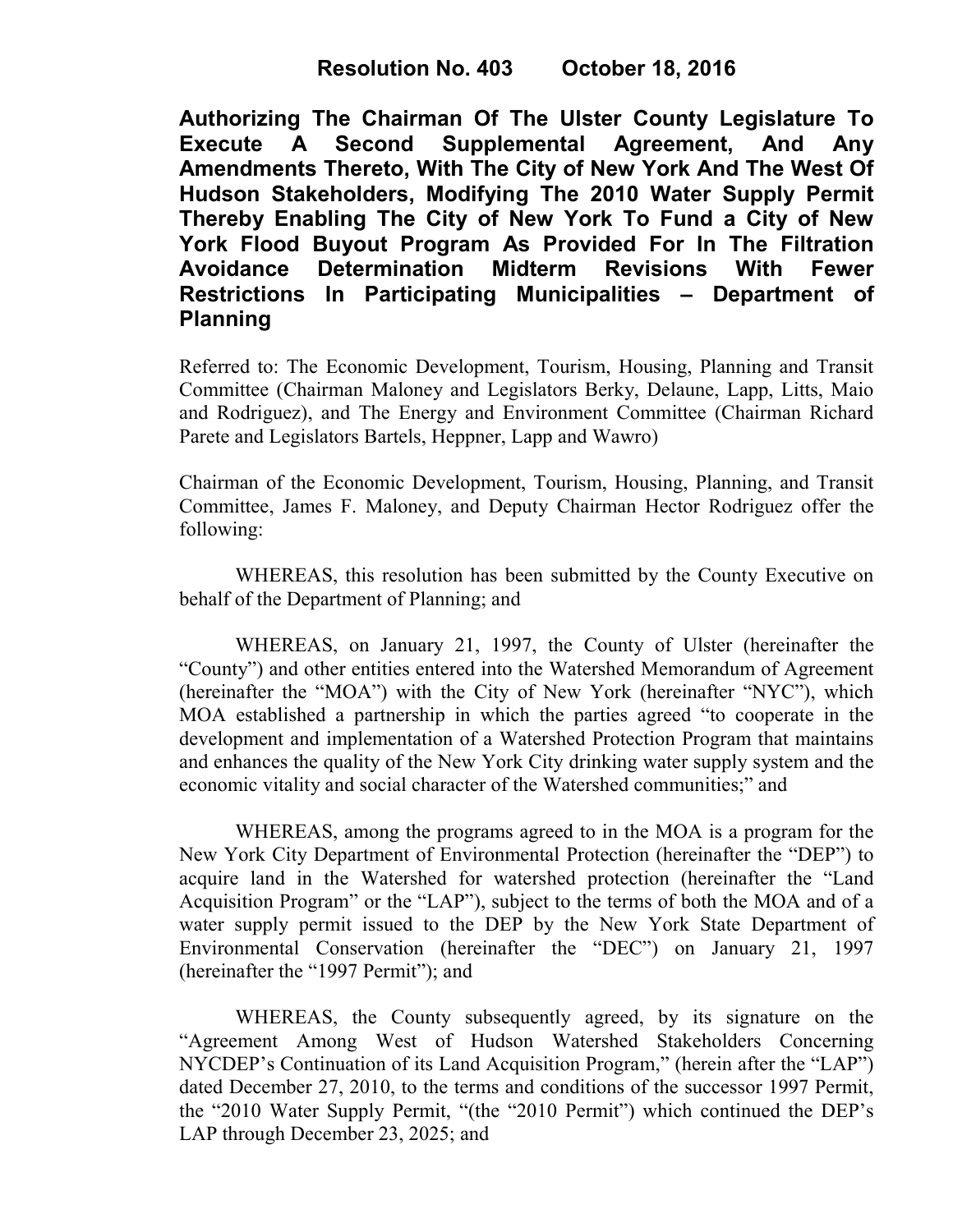### **- Page 2 -**

## **Resolution No. 403 October 18, 2016**

**Authorizing The Chairman Of The Ulster County Legislature To Execute A Second Supplemental Agreement, And Any Amendments Thereto, With The City of New York And The West Of Hudson Stakeholders, Modifying The 2010 Water Supply Permit Thereby Enabling The City of New York To Fund a City of New York Flood Buyout Program As Provided For In The Filtration Avoidance Determination Midterm Revisions With Fewer Restrictions In Participating Municipalities – Department of Planning**

WHEREAS, the 2013 Supplemental LAP Agreement memorialized the Parties' agreement to modifications of Special Condition 7(b) of the 2010 Water Supply Permit (WSP) to facilitate the Hurricane Irene Buyout Program. In particular, the modifications allowed for the use of the FEMA procedures for determining the fair market value of properties participating in the Hurricane Irene Buyout Program. The modifications also allowed for local communities to take and retain title to properties acquired through that Program, establishing a requirement that in such situations, those communities will grant conservation easements to DEC with certain restrictions, including both the restrictions FEMA requires for all buyout properties ("FEMA Deed Restrictions") and additional restrictions memorialized in the 2013 Supplemental LAP Agreement; and

WHEREAS, the May 2014 Midterm Revisions to the City's 2007 Filtration Avoidance Determination ("FAD") require DEP to commit \$15 Million to a New York City-funded flood buyout program ("NYCFBO") to be implemented in accordance with the conditions of the 2010 Water Supply Permit, as amended. In accordance with the FAD, after extensive negotiations and outreach, Watershed Stakeholders have agreed upon a process for property evaluation and selection, as documented in "NYC-Funded Flood Buyout Program Property Evaluation and Selection Process," dated June 1, 2016 ("Process Document"), which relies on a further amendment of the 2010 Water Supply Permit, as described below, to allow DEP to implement the NYCFBO in communities that elect to participate in the Program ("Communities"); and

 WHEREAS, MOA Paragraph 67 prohibits DEP from acquiring property in the West of Hudson watershed with structures other than uninhabitable dwellings or accessory structures unless the property is acquired through an acquisition and relocation program administered pursuant to the Hazard Mitigation Grant Program of the Federal Disaster Assistance Act; and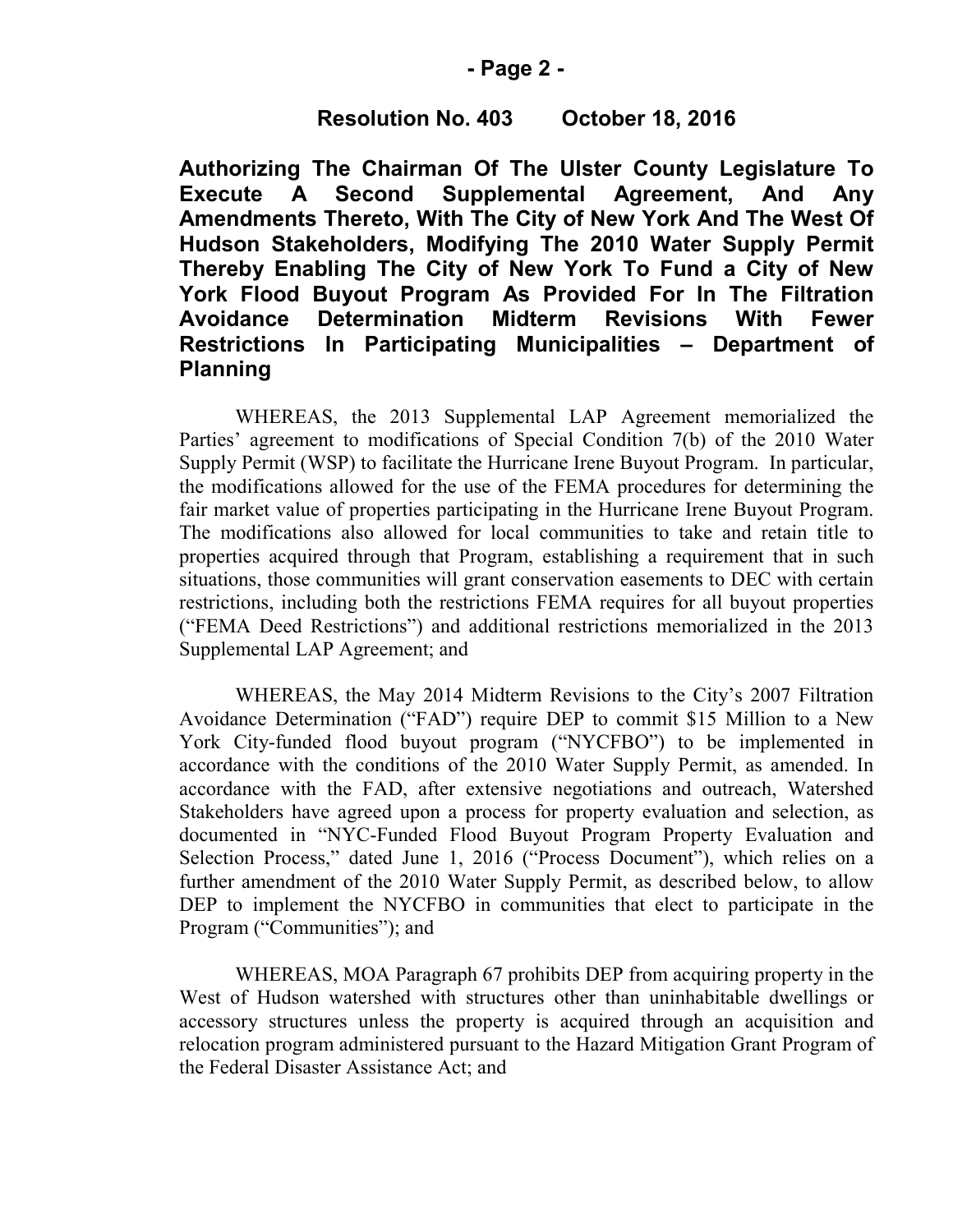## **- Page 3 -**

# **Resolution No. 403 October 18, 2016**

**Authorizing The Chairman Of The Ulster County Legislature To Execute A Second Supplemental Agreement, And Any Amendments Thereto, With The City of New York And The West Of Hudson Stakeholders, Modifying The 2010 Water Supply Permit Thereby Enabling The City of New York To Fund a City of New York Flood Buyout Program As Provided For In The Filtration Avoidance Determination Midterm Revisions With Fewer Restrictions In Participating Municipalities – Department of Planning**

WHEREAS, on December 23, 2015, the Coalition of Watershed Towns (CWT) acting on behalf of the watershed communities submitted to DEP and the regulatory agencies the following list of proposed modifications and enhancements to the Watershed Protection and Partnership Programs ("Supplemental Partnership Program"), which the CWT asserts are critical to the long-term sustainability of the watershed communities:

- 1. Future Stormwater Fund
	- (a) Replenishment
	- (b) Eligible costs/allocation
- 2. MOA Paragraph 145 Stormwater Costs Paid by the City
	- (a) CWC to administer program
	- (b) Payments as project proceeds within 90 days of invoice submission
	- (c) Eligible costs to be consistent with MOA Attachments II and WW and to be determined by CWC
- 3. Small Business Septic Fund
	- (a) Expansion to public entities and institutions
	- (b) Engineering evaluations and funding of upgrades to noncomplying regulated activities
	- (c) Expansion to include all incremental costs of equipment and methods required by the Watershed Regulations that are not required by State or federal law
- 4. CWC to administer program concerning the City's obligations to pay certain wastewater treatment plant costs under Public Health Law Section 1104; and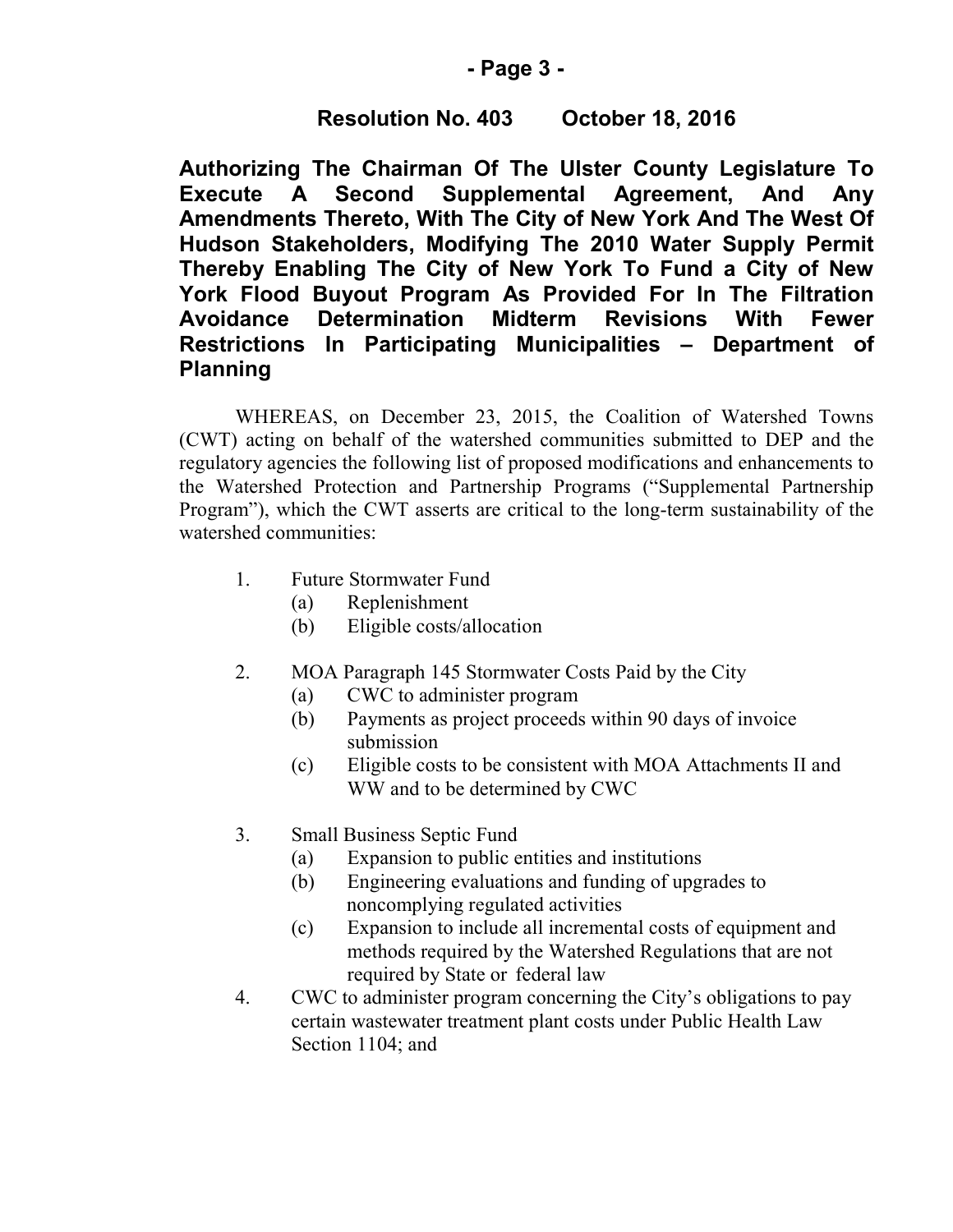### **- Page 4 -**

## **Resolution No. 403 October 18, 2016**

**Authorizing The Chairman Of The Ulster County Legislature To Execute A Second Supplemental Agreement, And Any Amendments Thereto, With The City of New York And The West Of Hudson Stakeholders, Modifying The 2010 Water Supply Permit Thereby Enabling The City of New York To Fund a City of New York Flood Buyout Program As Provided For In The Filtration Avoidance Determination Midterm Revisions With Fewer Restrictions In Participating Municipalities – Department of Planning**

WHEREAS, in order for NYCFBO to progress as desired by the communities within the watershed, DEP has requested a modification to Special Condition 7(b) of the 2010 WSP to allow DEP to acquire when agreed to by the community and the property owner, property with structures (other than uninhabitable dwellings or accessory structures). Based on extensive negotiations, the Parties have reached agreement on a Second Supplemental Agreement among the West of Hudson Watershed Stakeholders concerning the NYCFBO Program. As part of that agreement, the communities have requested, and the City has agreed to: (1) negotiations concerning the Supplement Partnership Programs and the incorporation of those supplemental programs into the NYC Long Term Watershed Protection Program; (2) to work together with the communities, in consultation with New York State Department of Health and the DEC, to identify and promulgate amendments to the Watershed Regulations that will reduce the regulatory burden on the West of Hudson communities without compromising water quality: and (3) to work together with the communities to identify efficiency improvements to the City's contracting, procurement, and contract administration processes; and

WHEREAS, the DEP has held multiple stakeholder meetings to reach consensus on the NYCFBO and completed an environmental impact review under the State Environmental Quality Review Act (SEQRA) and determined that the proposed changes would not introduce new or previously undisclosed significant adverse impacts and therefore, in accordance with 617.9(a) (7), a Supplemental EIS is not required, and the impact conclusions from the 2010 Final EIS and Findings Statement for the Extended Watershed Land Acquisition Program remain; now, therefore, be it

RESOLVED, that the Ulster County Legislature authorizes the Chairman of the Ulster County Legislature to execute the Second Supplemental Agreement among the West of Hudson Watershed Stakeholders concerning the New York City – Funded Flood Buyout Program, and any amendments thereto, in the form as filed with the Clerk of the Ulster County Legislature or as modified with the approval of the County Attorney,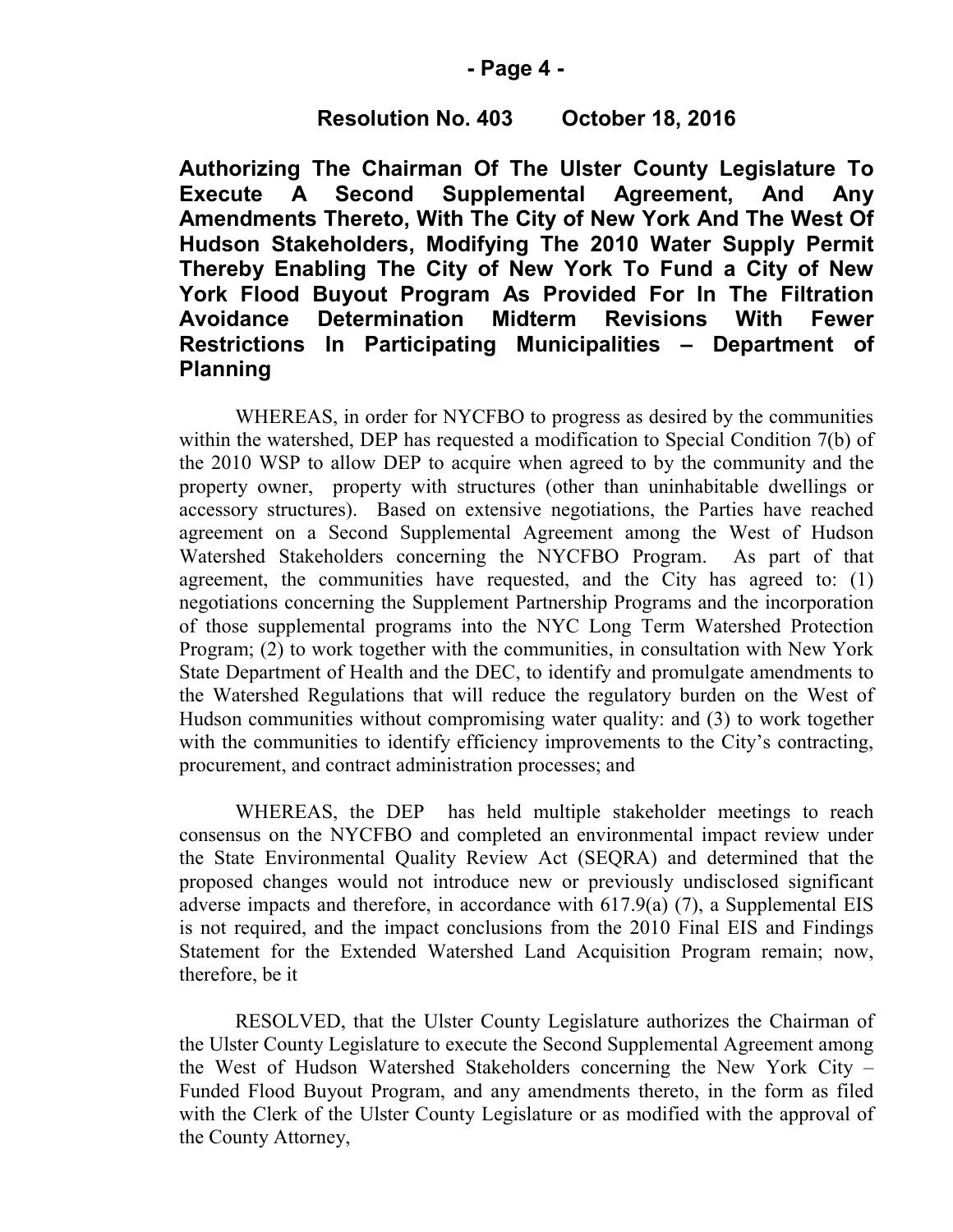### **- Page 5 -**

## **Resolution No. 403 October 18, 2016**

**Authorizing The Chairman Of The Ulster County Legislature To Execute A Second Supplemental Agreement, And Any Amendments Thereto, With The City of New York And The West Of Hudson Stakeholders, Modifying The 2010 Water Supply Permit Thereby Enabling The City of New York To Fund a City of New York Flood Buyout Program As Provided For In The Filtration Avoidance Determination Midterm Revisions With Fewer Restrictions In Participating Municipalities – Department of Planning**

and move its adoption.

### ADOPTED BY THE FOLLOWING VOTE:

AYES: 20 NOES: 0 (Absent: Legislators Delaune, Gerentine, and Maloney)

No Action Taken in Committee: Economic Development, Tourism, Housing, Planning and Transit on September 6, 2016

Passed Committee: Economic Development, Tourism, Housing, Planning and Transit on October 3, 2016

Passed Committee: Energy and Environment on October 12, 2016

FINANCIAL IMPACT: NONE